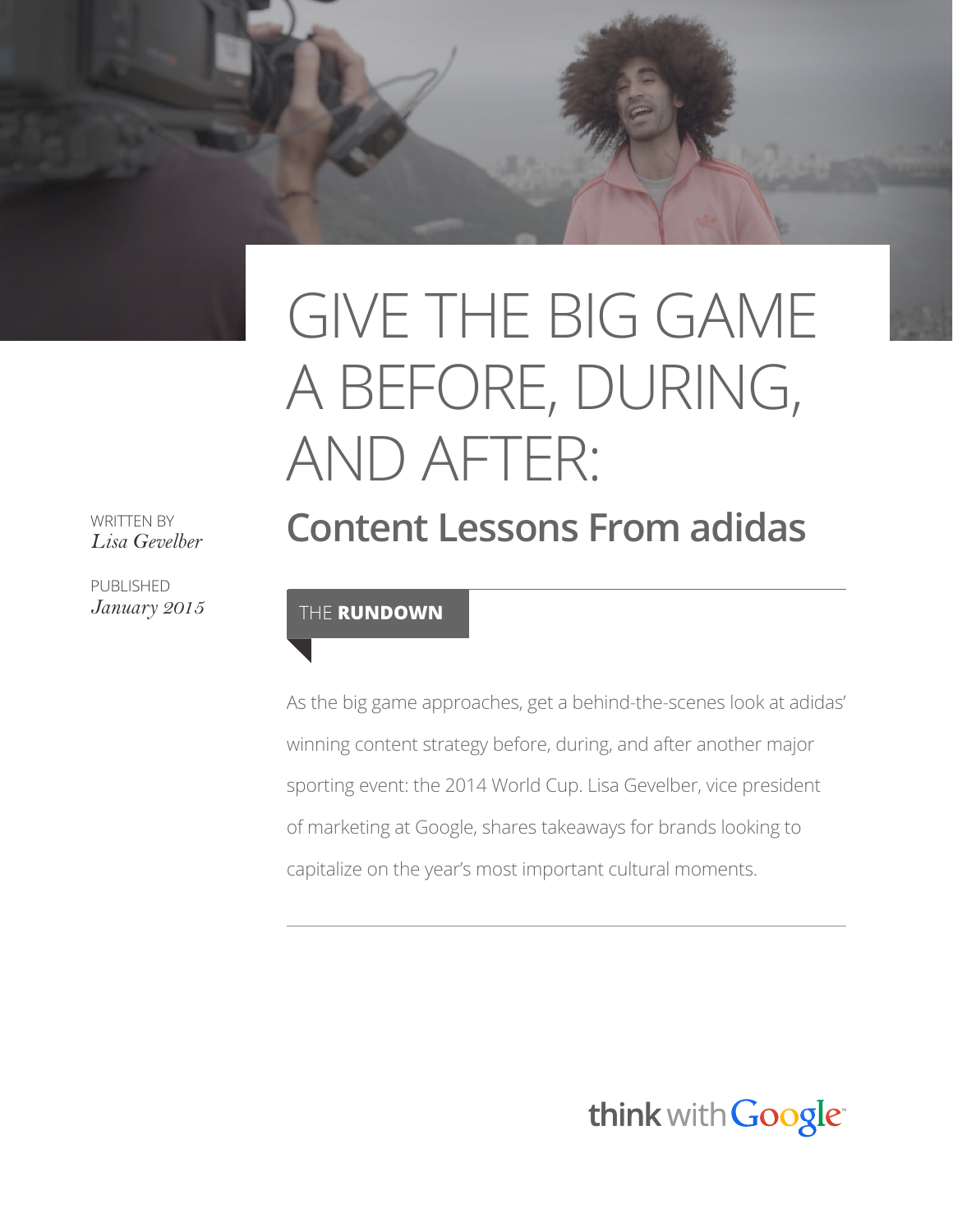The Super Bowl used to be a one-day thing. Like so many families in the U.S., mine would go to a party where everyone gathered around one television screen to watch the big game—an event punctuated by iconic beer commercials and homemade guacamole. It was a one-day thing for advertisers, too: one major television spot; one opportunity to connect with your audience. Simple.

But today's audience expects something different. They want to watch and share content around events like the Super Bowl for days and even weeks before and after the actual event. And digital delivers on their expectations. In fact, in the past three years, we've seen [14X growth in worldwide search interest on YouTube for Super Bowl commercials](https://www.thinkwithgoogle.com/articles/youtube-insights-stats-data-trends-vol9.html) in the month of January. The internet has split big moments on big screens into hundreds of more intimate moments on more intimate devices. In response, successful marketers are expanding their digital efforts to create compelling content that cuts through the clutter before, during, and after key events.

Today, we're taking a behind-the-scenes look at how one brand—adidas—created content around 2014's biggest sporting event—the World Cup—and how the company's learnings can be applied to this year's most significant cultural moments, such as the Super Bowl.

For the World Cup, adidas created a six-episode, live-streaming series called "The Dugout," plus real-time reaction videos. Its content featured everything from world-famous footballer Q&As to post-match recaps, earning adidas the title of fastest-growing sports brand on YouTube.

Get a first look at the adidas content engine, which has driven more than 15 million visits from YouTube to the brand's website:

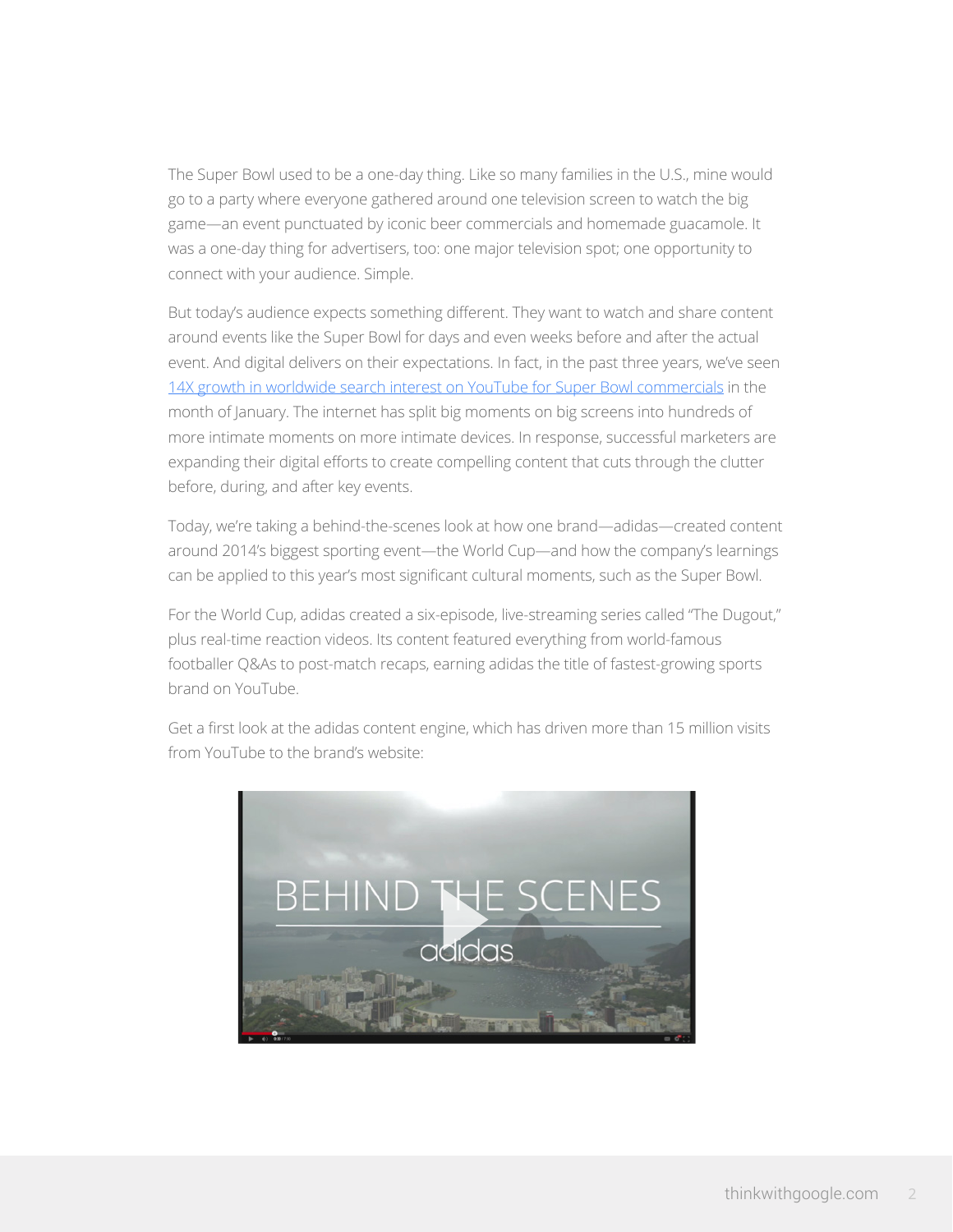The adidas story offers four key learnings for brands looking to create content that will engage their audience around the moments they're most passionate about. Whether your brand is tackling a major event such as the Super Bowl or the World Cup, or looking to take ownership of more targeted moments in the 2015 calendar, these tactics will help you rise above the clutter and connect with your audience in the moments that matter.

## **Every good story has a beginning, middle, and end**

"Real-time marketing," or marketing during an event, is just one part of the adidas success story. The before and after are equally critical. Whether events span a day (like the Super Bowl) or a month (like the World Cup), they are some of the most crowded media moments of the year. Brands like adidas can use content before an event to grab the audience's attention. Afterward, they can use it to follow up with their newly engaged audience and continue the conversation they started during the event.

adidas kicked off its World Cup sponsorship months before the first match with the launch of its "all in or nothing" campaign on YouTube. It published a drumbeat of player- and product-related content leading up to the event, including four countdown videos in the 18-day break between the European World Championship and the World Cup. During the World Cup, adidas created a multi-episode series called "The Dugout," hosting Q&As and Google+ Hangouts with favorite footballers. It used footage it had gathered before the event to edit and launch reaction videos in real time, such as its video for "The Final," which has almost 19 million views. After the final match, adidas kept up its partnership with YouTube creators such as Layla Anna-Lee and stayed in touch with new and old fans through regular content updates.



Get the before, during, and after story of "all in or nothing" directly from adidas: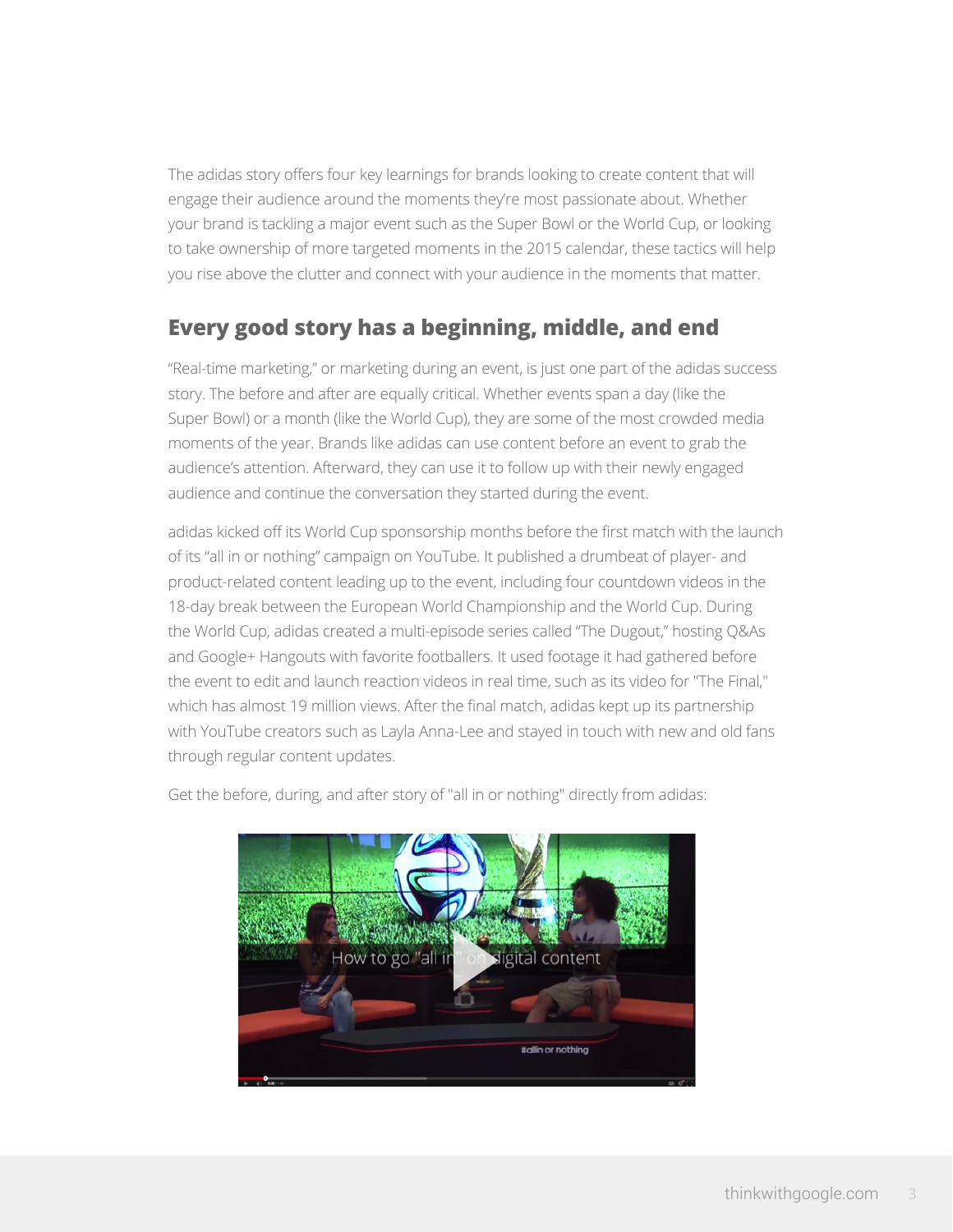## **Shape the content narrative with story-asking, not just storytelling**

Actively inviting audiences to contribute can add relevance and authenticity to the stories brands tell. adidas designed its live-streaming episodes of "The Dugout" around audience participation, giving fans thousands of miles away an all-access pass to the World Cup. It crowdsourced questions for Q&As and Google+ Hangouts with players and scanned YouTube comments and other social channels for trending topics to ensure its videos addressed top-of-mind stories. By relying on fans to shape its content narratives, adidas guaranteed relevant, timely content that would rise above the clutter.

But adidas didn't stop at listening. In addition to tracking real-time conversations, community managers responded to fans in YouTube comments, on Twitter, and more. They participated in conversations in both global and local markets, posting thousands of comments from the adidas handle in several languages and making their fans feel heard.



Learn more about how adidas used story-asking to shape its World Cup content:

### **Flip the production model from 80:20 to 20:80**

One of the questions I hear most from marketers is, "How can I produce great content, faster?" The traditional marketing model was to invest 80% of the team's effort before launching, with 20% post-launch to optimize the campaign. But in an effort to be more nimble, marketers such as adidas have turned the traditional model on its head. They're spending 20% of their time upfront to inform big-picture creative and media decisions, reserving 80% to test and iterate in the moment.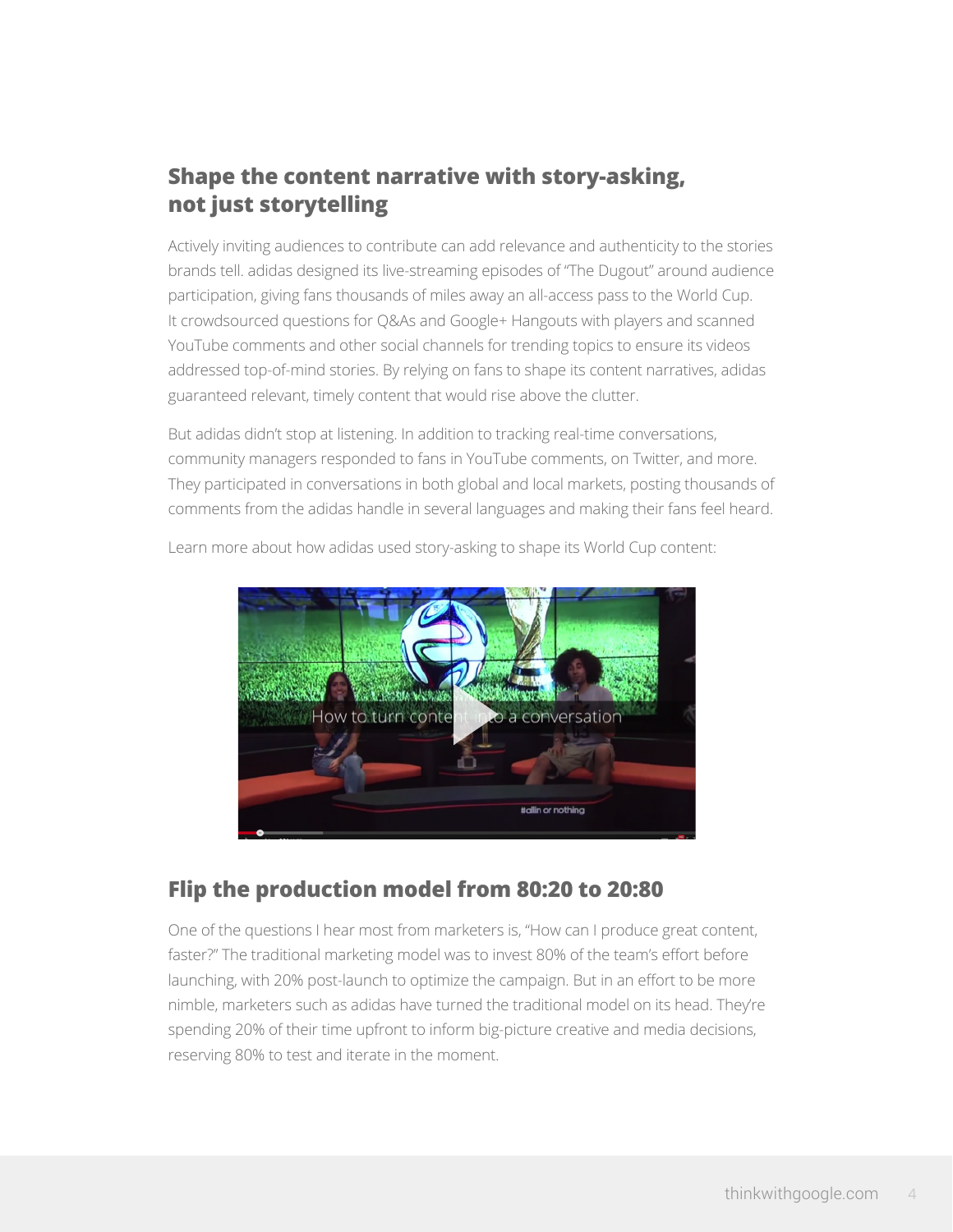The 20:80 model allowed adidas to take advantage of the world's best focus group: its real audience in real time. It didn't invest all of its resources in one World Cup ad produced months in advance. Instead, it took in audience feedback after posting each video and pivoted content accordingly. Its process of testing and iterating from one episode to the next helped adidas increase its views 7X from the first episode of "The Dugout" to the last.



See how adidas prepped its World Cup team to test and iterate in real time:

#### **Lean on YouTube creators to warm up the crowd**

YouTube creators are experts in making content that resonates with the YouTube audience. They know what tone to take, what topics their audiences want to discuss, and the right moments to chime in; they do so with their own following every day.

adidas chose several hosts from KICKTV, one of the most popular soccer channels on YouTube, for "The Dugout." Not only are KICKTV hosts well-respected football enthusiasts, they also brought millions of engaged YouTube fans along with them. Their knowledge of the platform, the event, and the audience, combined with their real-time video production experience, made them invaluable partners for adidas. Together, KICKTV and adidas nearly tripled subscriptions on the adidas YouTube channel during the World Cup. The content they created for the event earned over 1.5 billion impressions on YouTube.